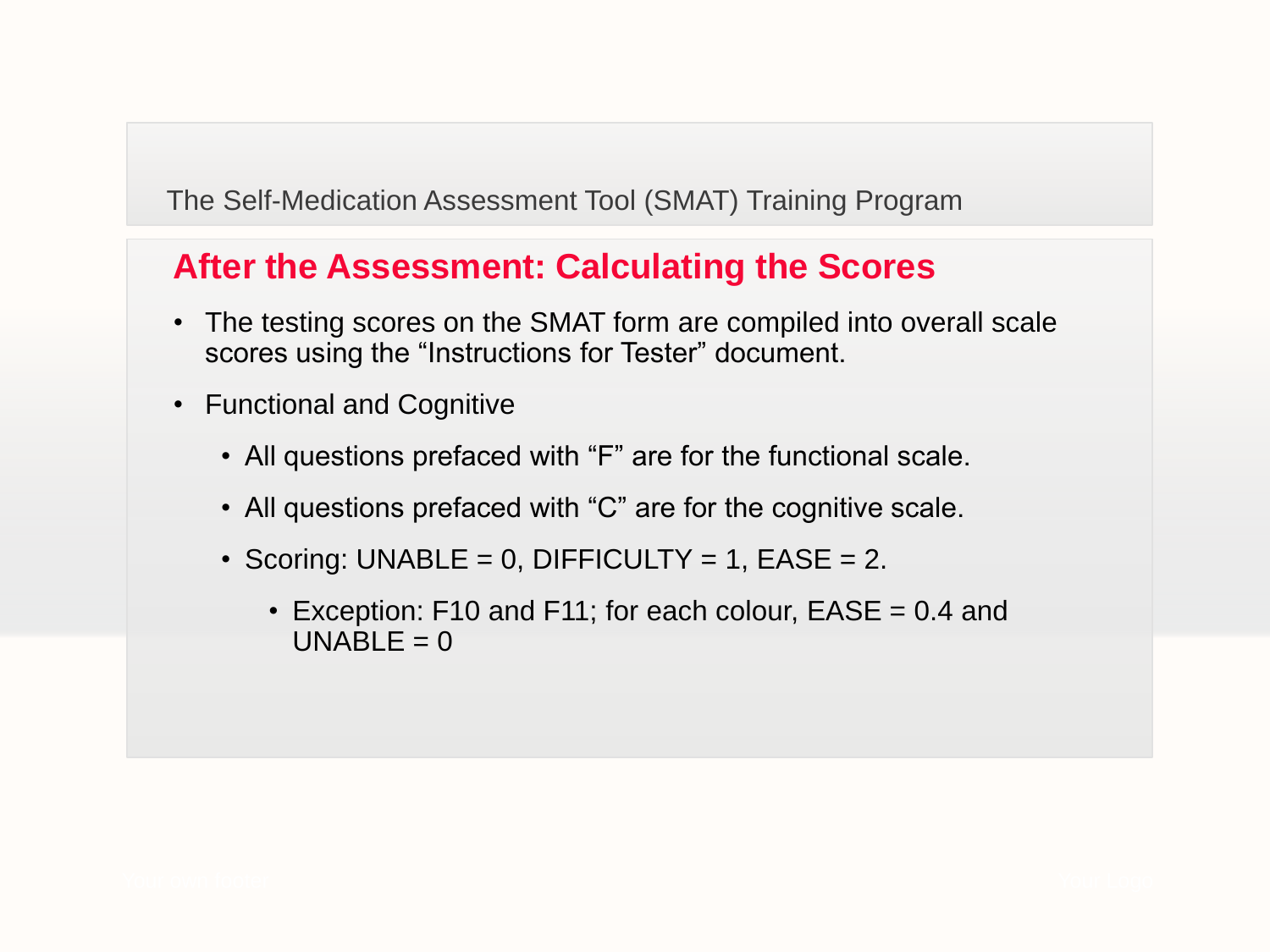- Sum the scores across all questions to obtain a total Functional score and a total Cognitive score.
- Enter these in "Scoring for Section 3"
- In the "Scoring Summary"
	- Divide the total Functional sum by 28 (X/28) then multiply by 100
	- Divide the total Cognitive sum by 44 (X/44) then multiply by 100
	- This gives a % score for each scale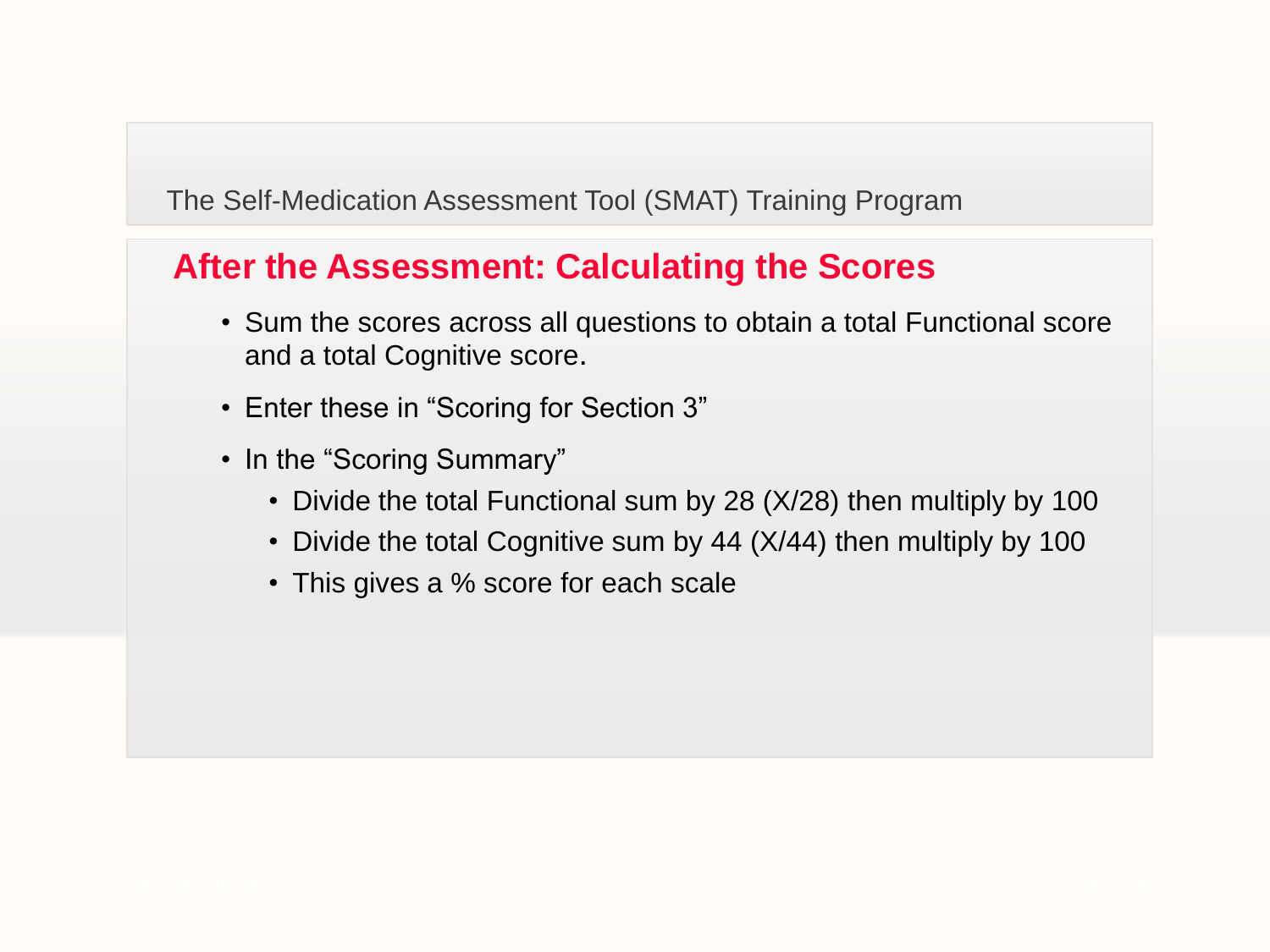- Recall Score
	- Determine the patient's maximum recall score by multiplying the number of reference drugs x 4
	- Determine the patient's task score by adding up all of the A=able responses
	- Calculate the Recall Score as
		- (task score/maximum score) x 100 (expressed as a %)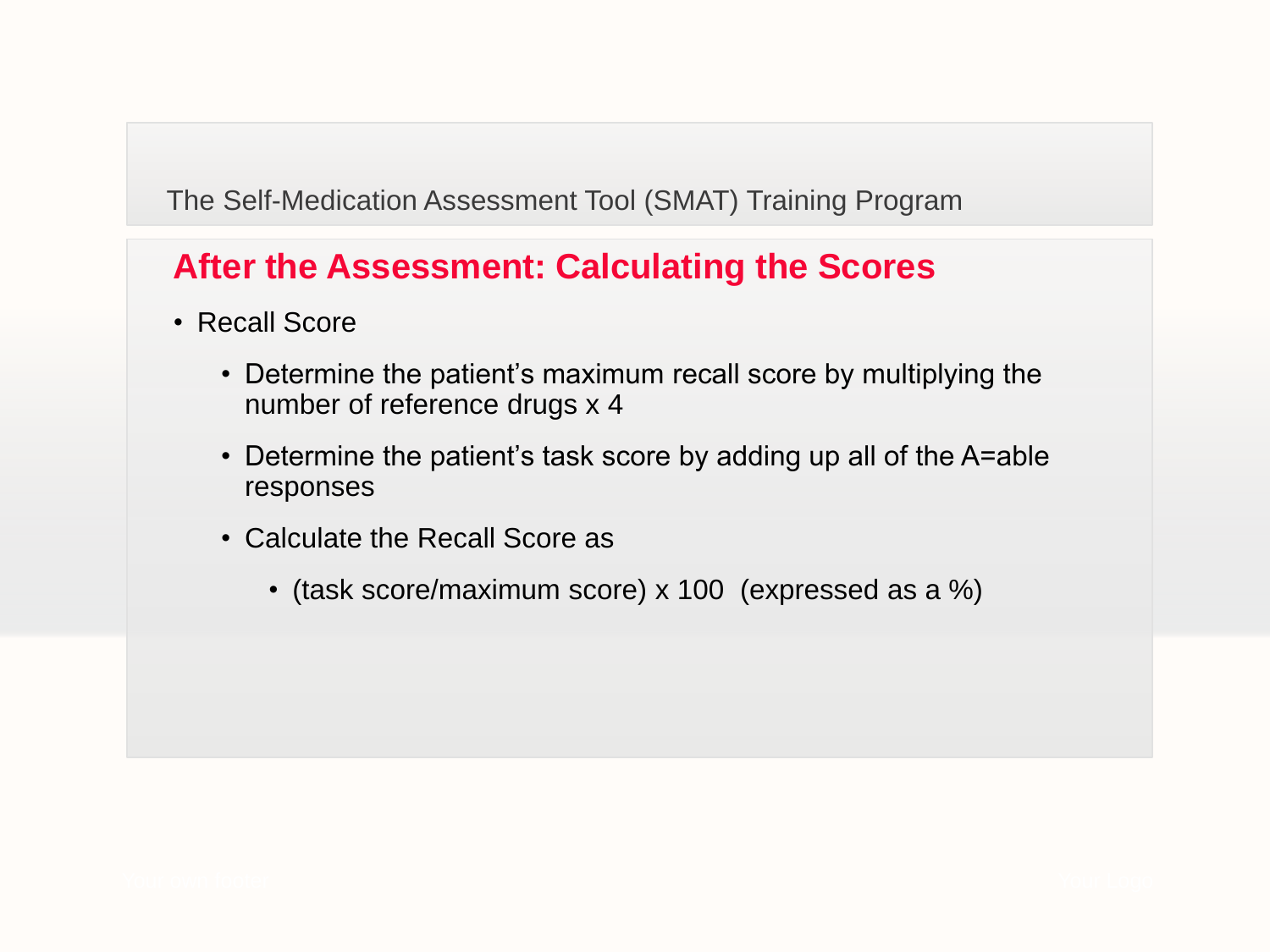- Self-reported Adherence Score
	- Determine the maximum adherence score by multiplying the number of reference drugs x 4
	- Determine the patient's task score by adding up all of the A=able responses
	- Calculate the Self-reported Adherence Score as
		- (task score/maximum score) x 100 (expressed as a %)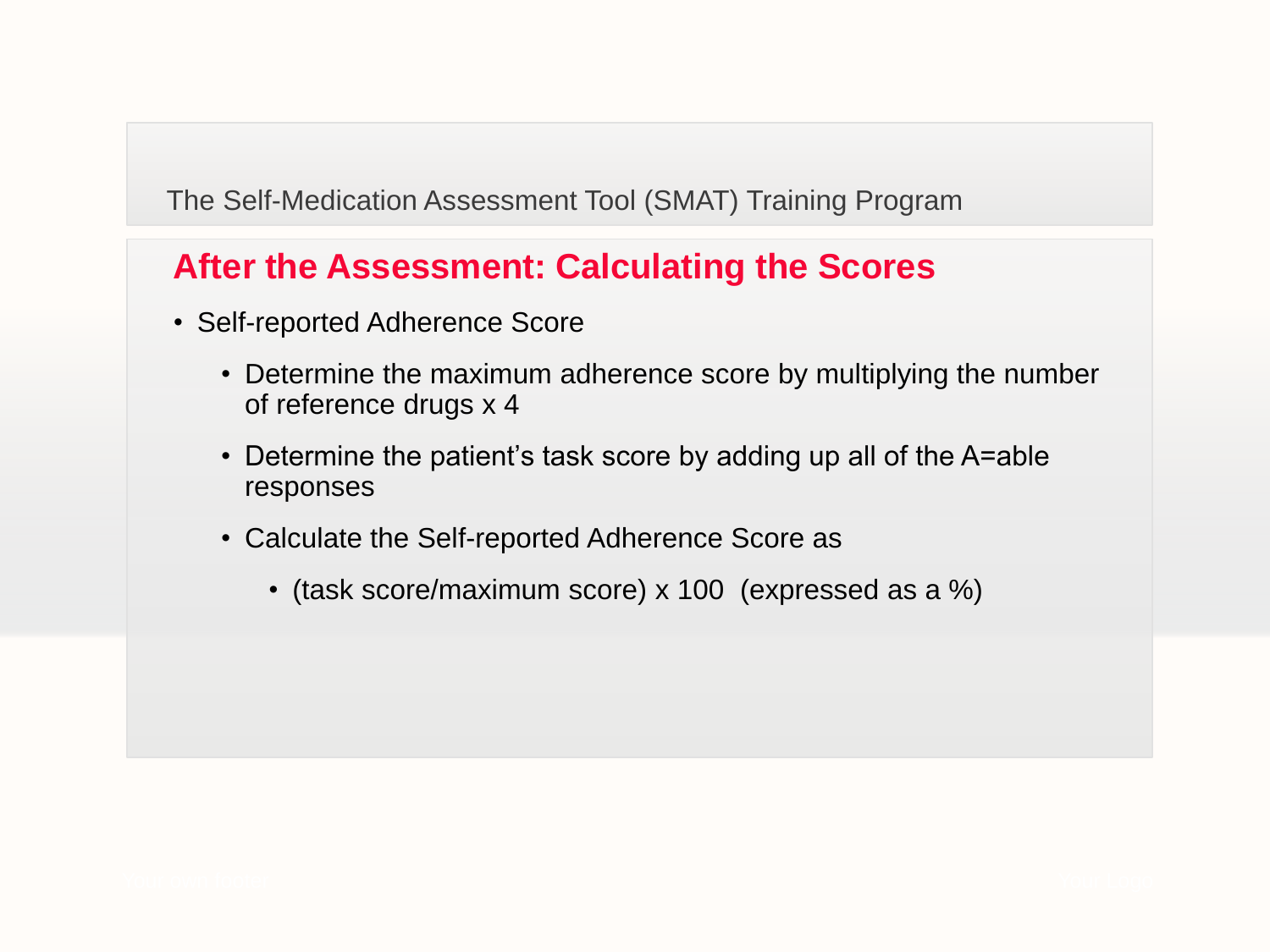- Purposeful Non-adherence Score
	- Total responses in column for Q1: "Did this med ever bother you in any way?"
		- $\cdot$  0 = not at all; 3 = a lot
	- Total responses in column for Q2: "In your opinion, is this med helping you?"
		- $\cdot$  0 = a lot; 3 = not at all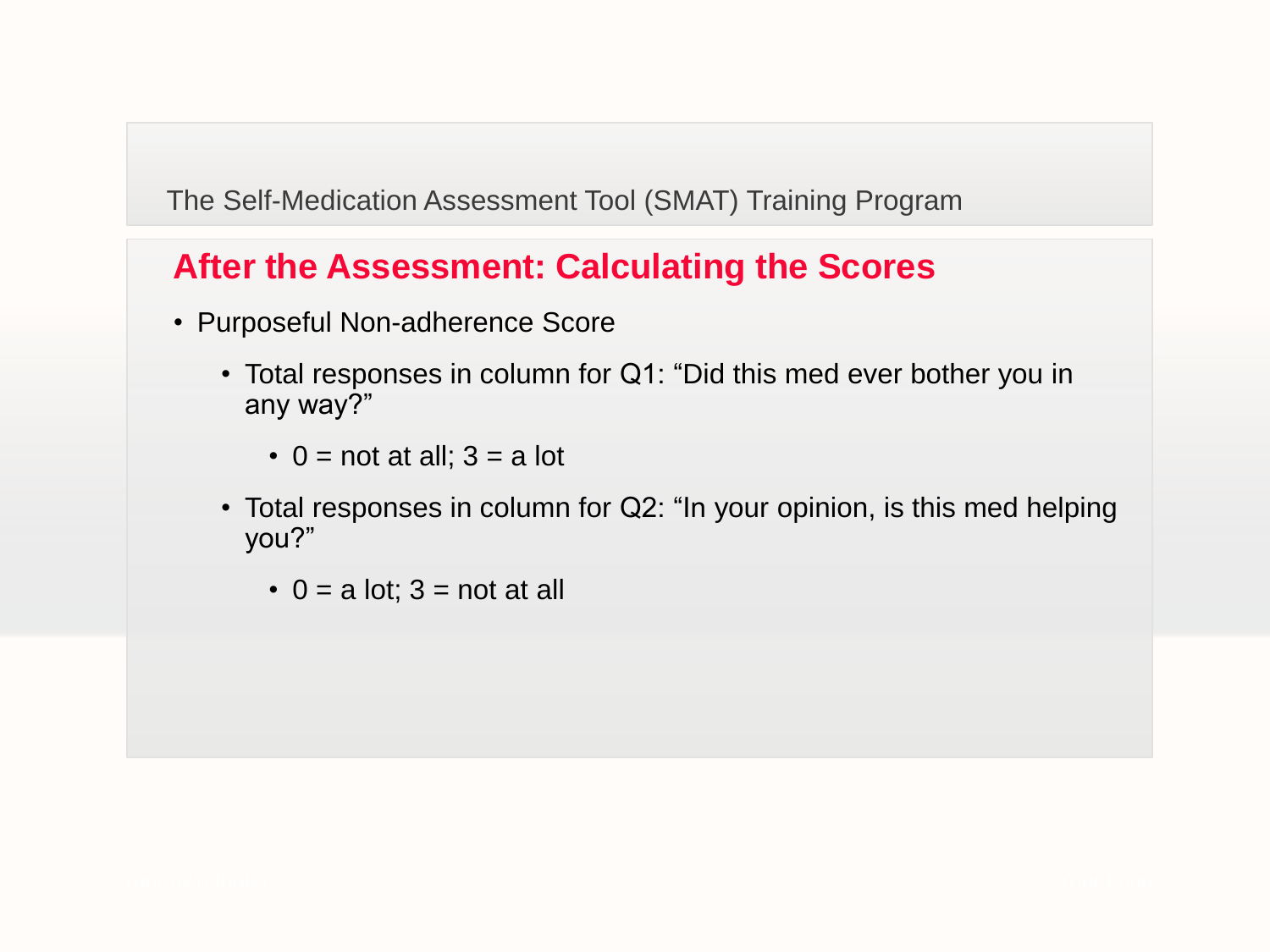- Purposeful Non-adherence Score
	- Total responses in column for Q4 "How often do you think you've decided not to take this medication?"
		- $\cdot$  0 = never; 4 = more than once per week
	- Total the number of reference drugs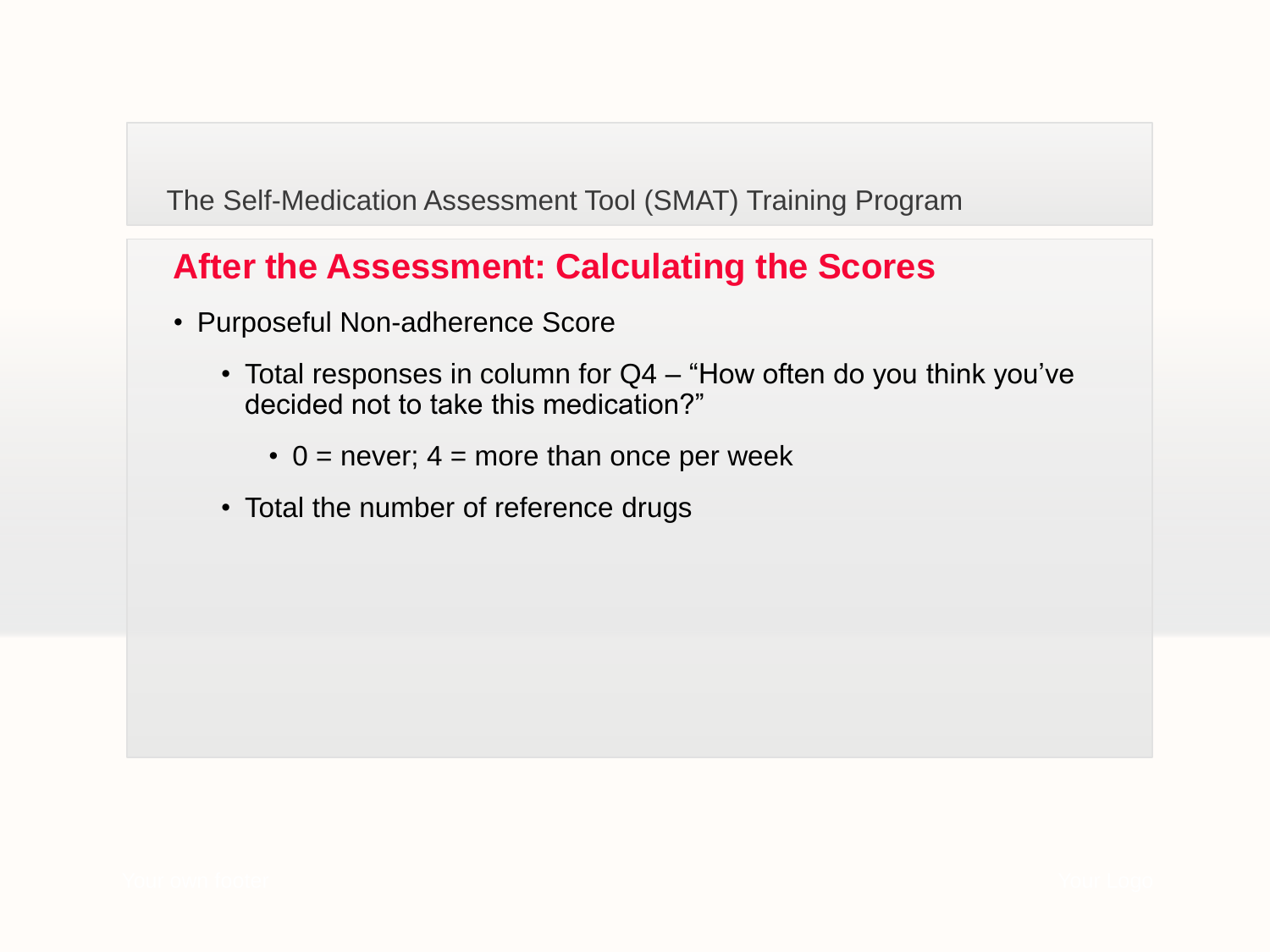### **After the Assessment: Calculating the Scores**

• % Non-Adherence Score

 $= 10$  x (sum of ranks for Q1+Q2+Q4 / number of medications)

Example:  $Q1$  sum = 8;  $Q2$  sum = 3;  $Q4$  sum = 7

Number of meds  $= 5$ 

 $=10 \times (8 + 3 + 7)/5$ 

 $= 10 \times (18/5)$ 

 $= 10 \times 3.6$ 

= 36% non-adherence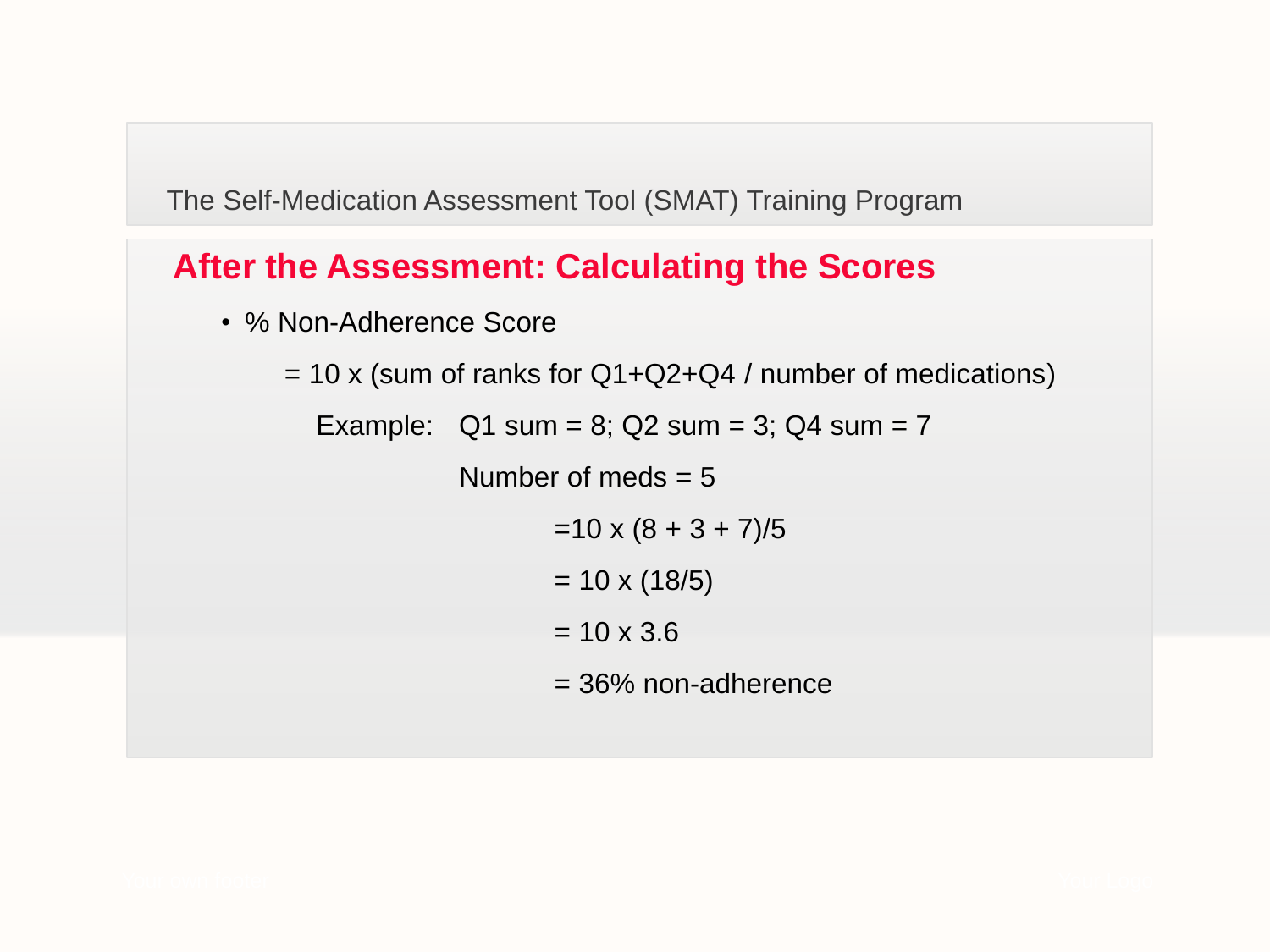- Once all the scores are calculated, they can be entered into the Scoring Summary
- Information on interpreting the scores and making recommendations is presented in Module III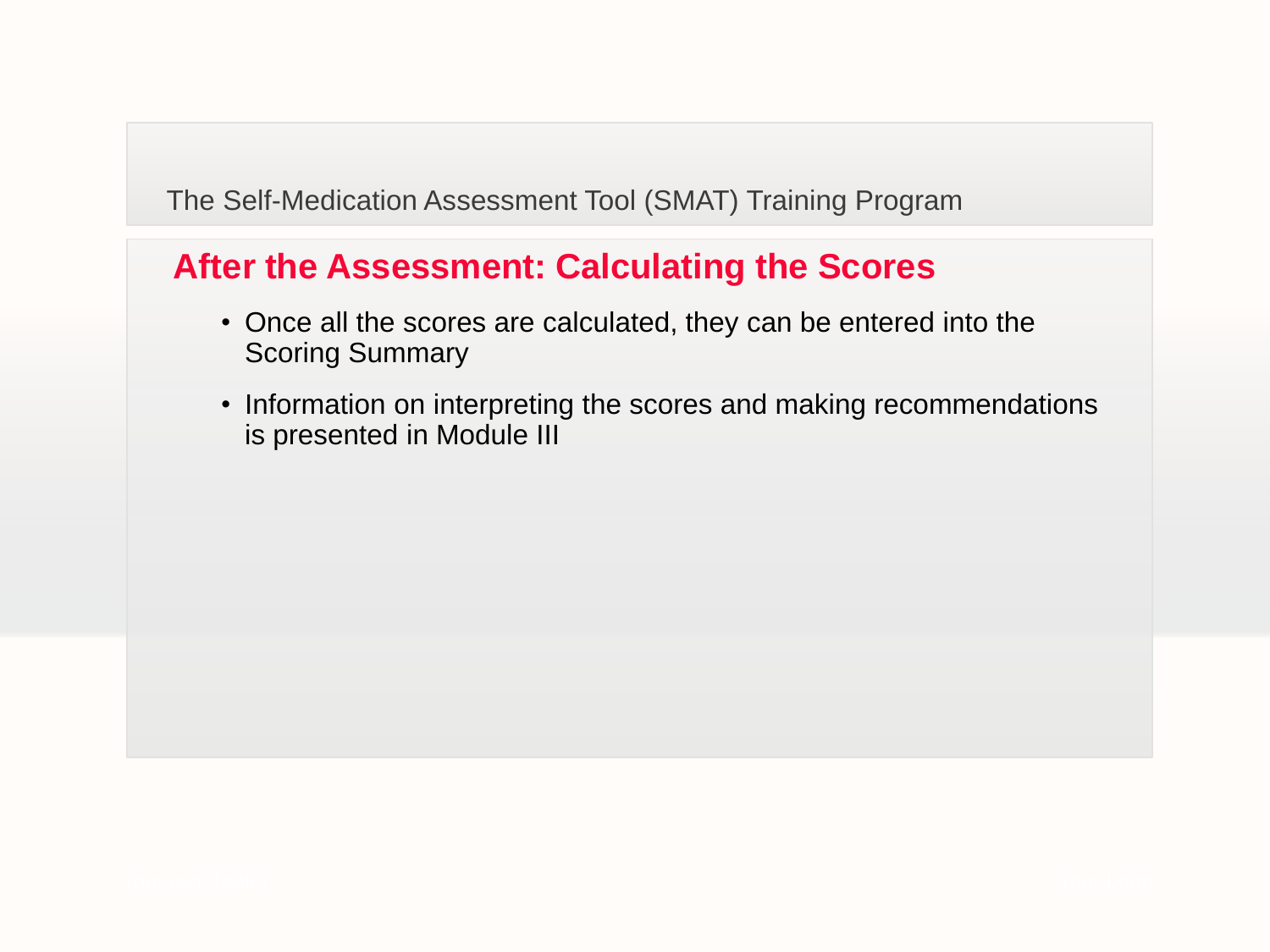# **Module II: Administration and Scoring**

**Part C: Kit Cleaning and Maintenance**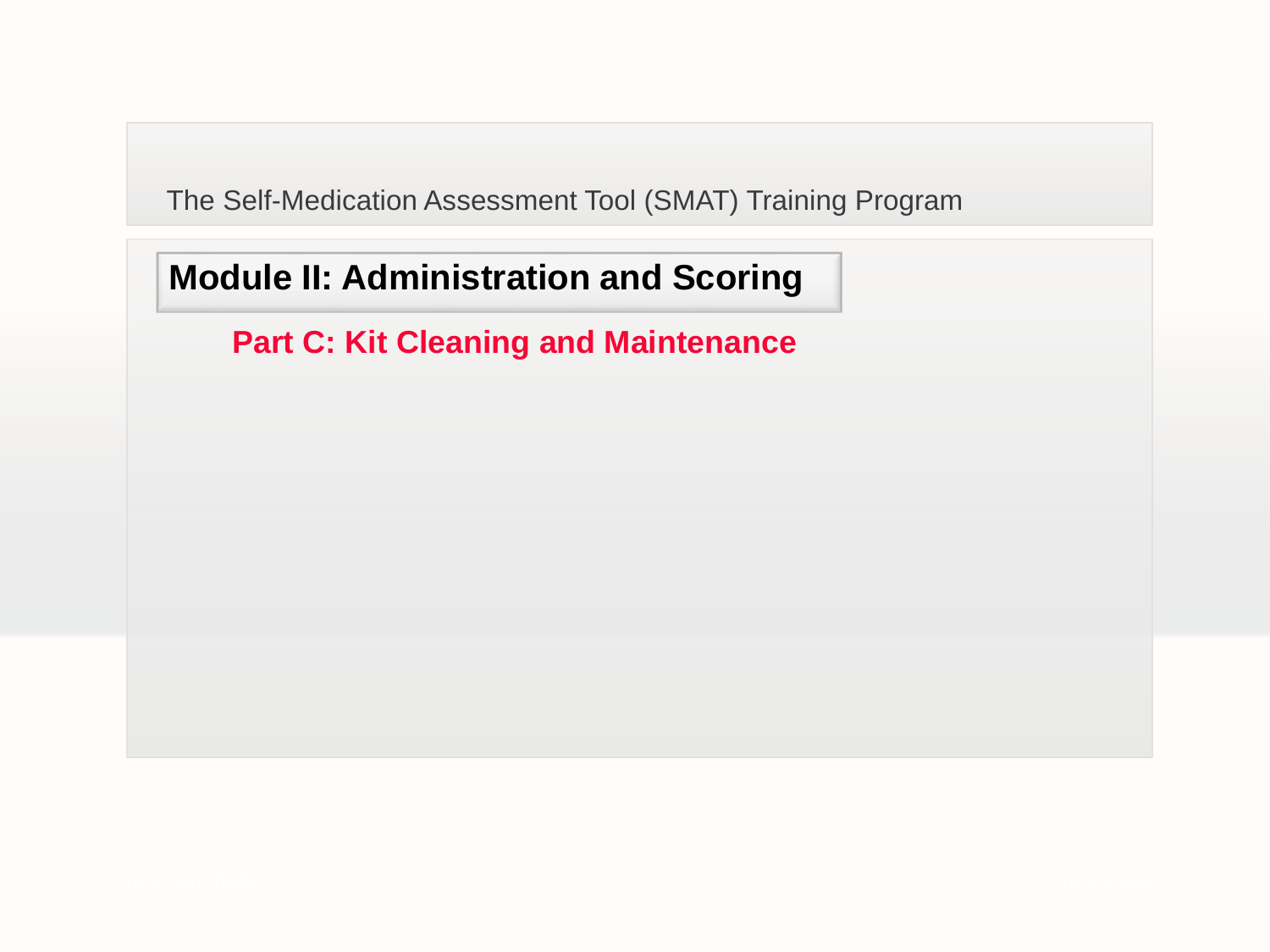#### **Kit Cleaning and Maintenance**

- The SMAT kit must be checked regularly to ensure that:
	- all contents are intact and ready for the next patient assessment;
	- All used materials have been discarded;
	- and that labels on prescription vials are legible.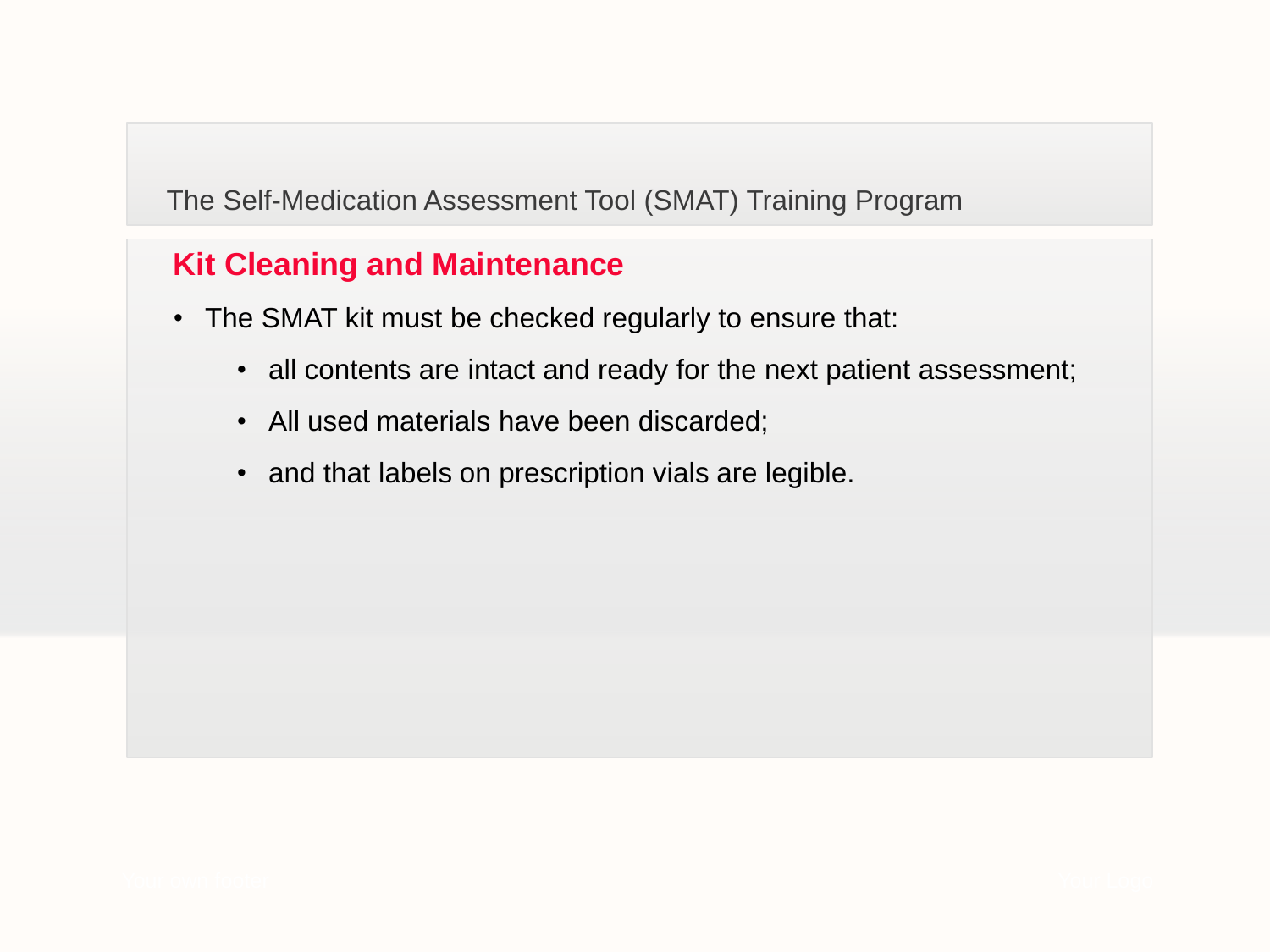#### **Kit Cleaning and Maintenance**

- Both the patient and the assessor must clean their hands with both soap and water or an alcohol hand rinse before and after the assessment.
- All tablets/capsules touched by the patient during the assessment are discarded following the healthcare institution's guidelines for disposal of medications.
- The SMAT kit and all contents (containers, dossettes and blister packs) must be cleaned using Accel wipes (or equivalent) after each use.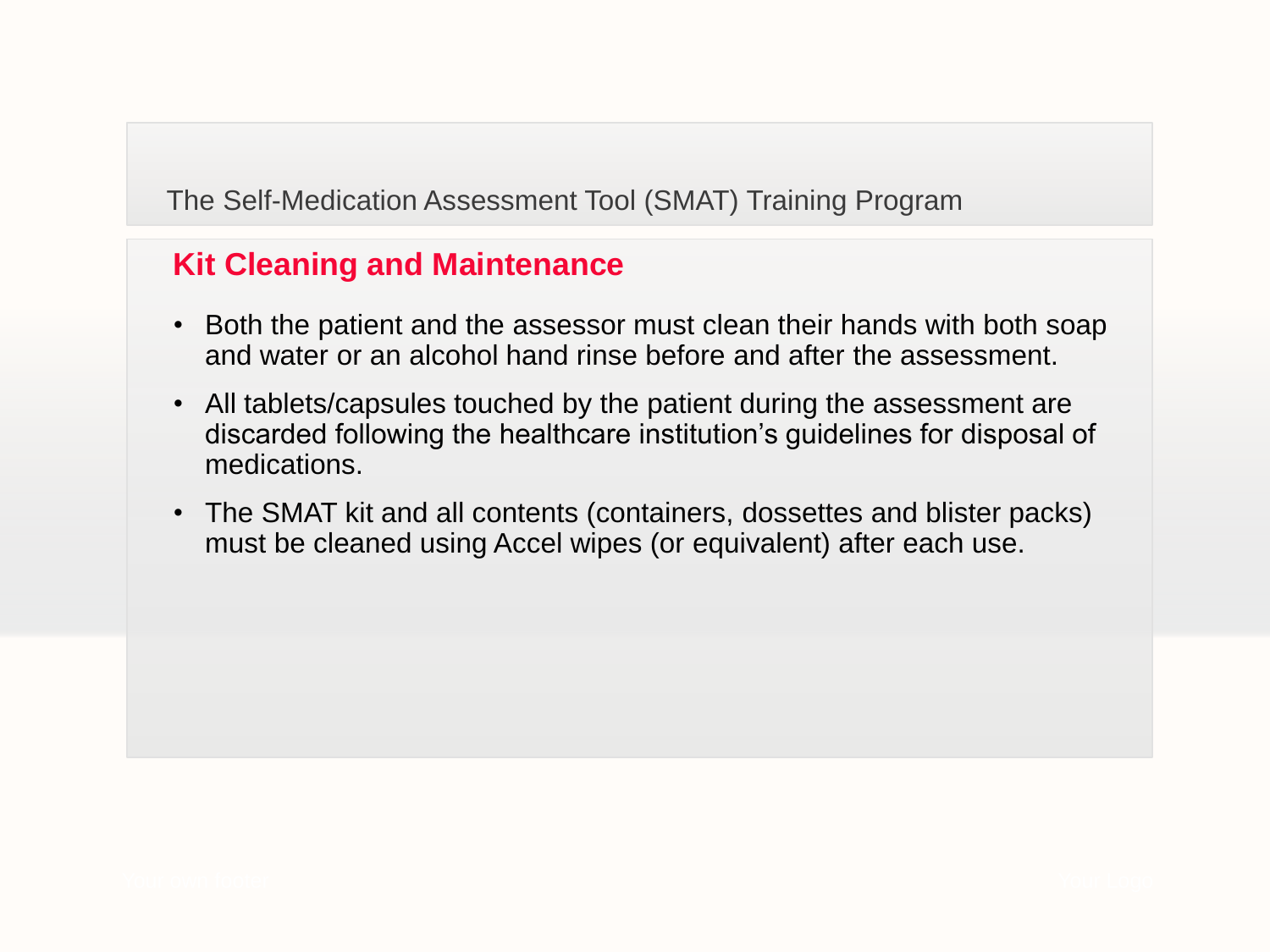- Prior to the assessment:
	- The assessor must follow the institution's regulations for use of gowns, gloves and facemasks.
	- The patient must have clean hands washed with soap and hot water and must be wearing a clean gown.
	- The table to be used must be cleaned with Accel wipes prior to placing any assessment materials.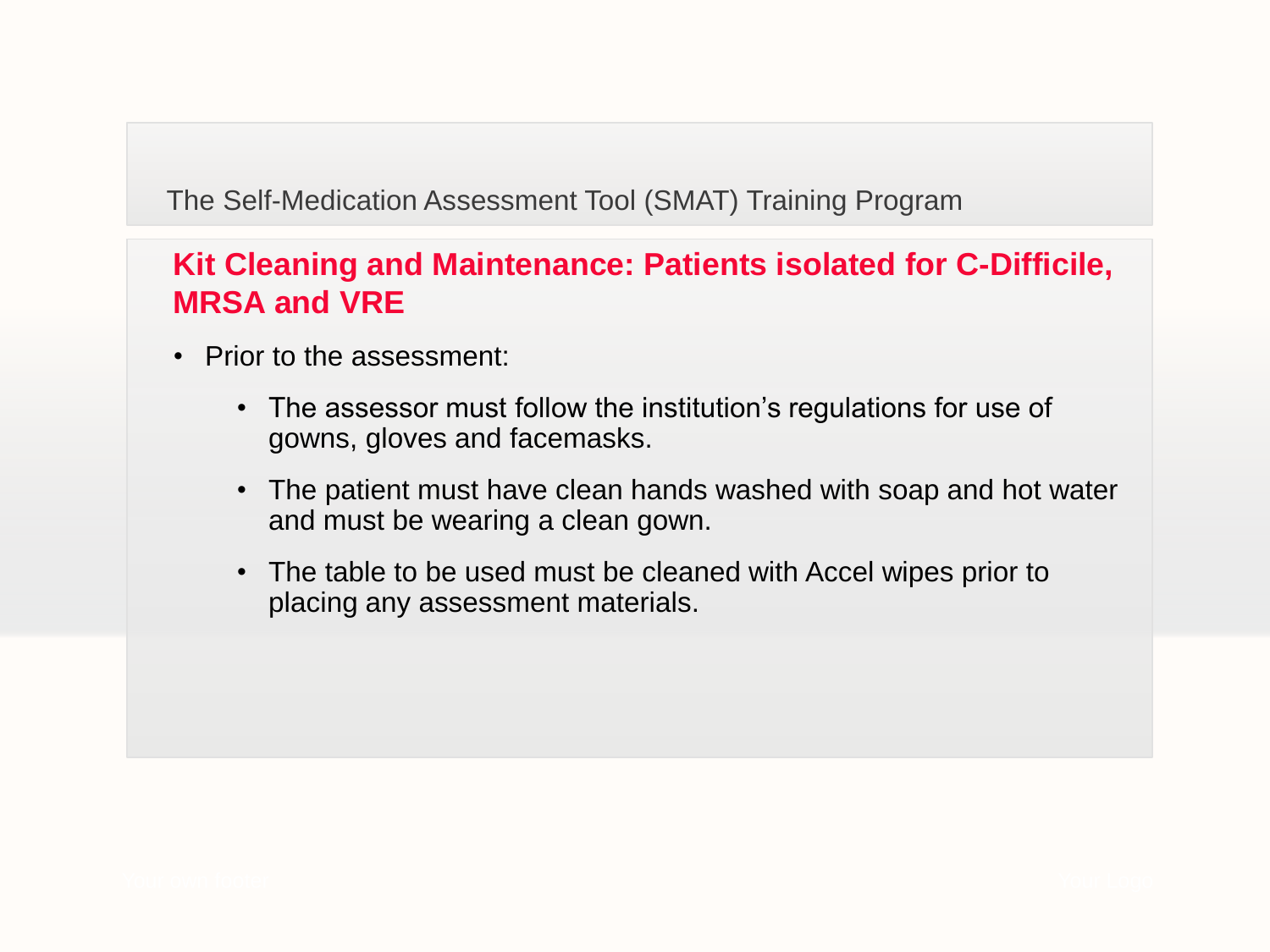- Prior to the assessment:
	- SMAT kit contents must be removed from the kit and placed into a plastic bag prior to entering the room.
	- Place assessment tool and pencil/pen on clean assessment table.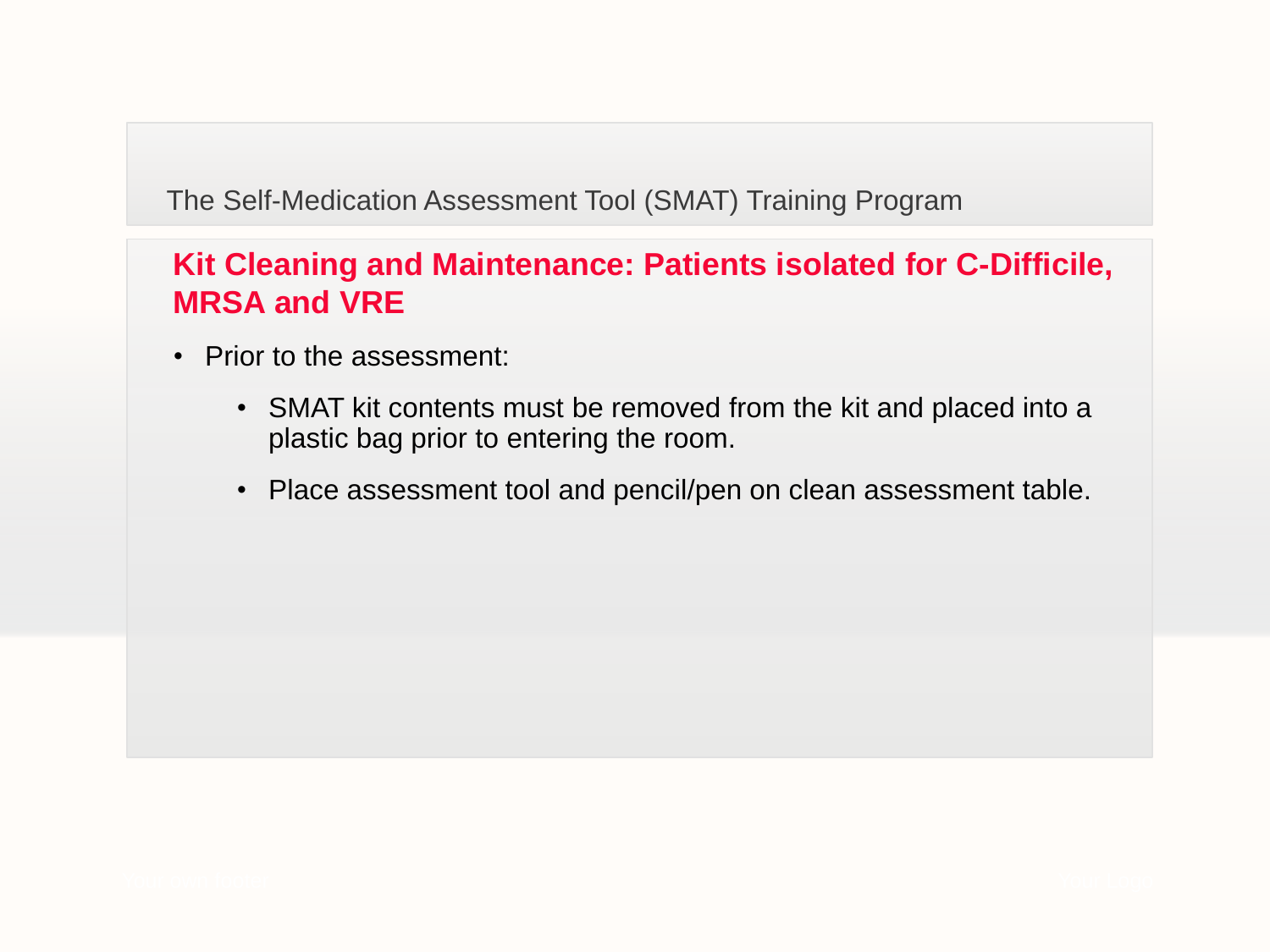- During the assessment:
	- Do not let patient touch the color recognition pill packages; assessor is to hold these up for patient to look at.
- After the assessment:
	- Dispose of the blister packaging that the patient has handled by removing any unused tablets and placing cardboard packaging into contaminated waste receptacle.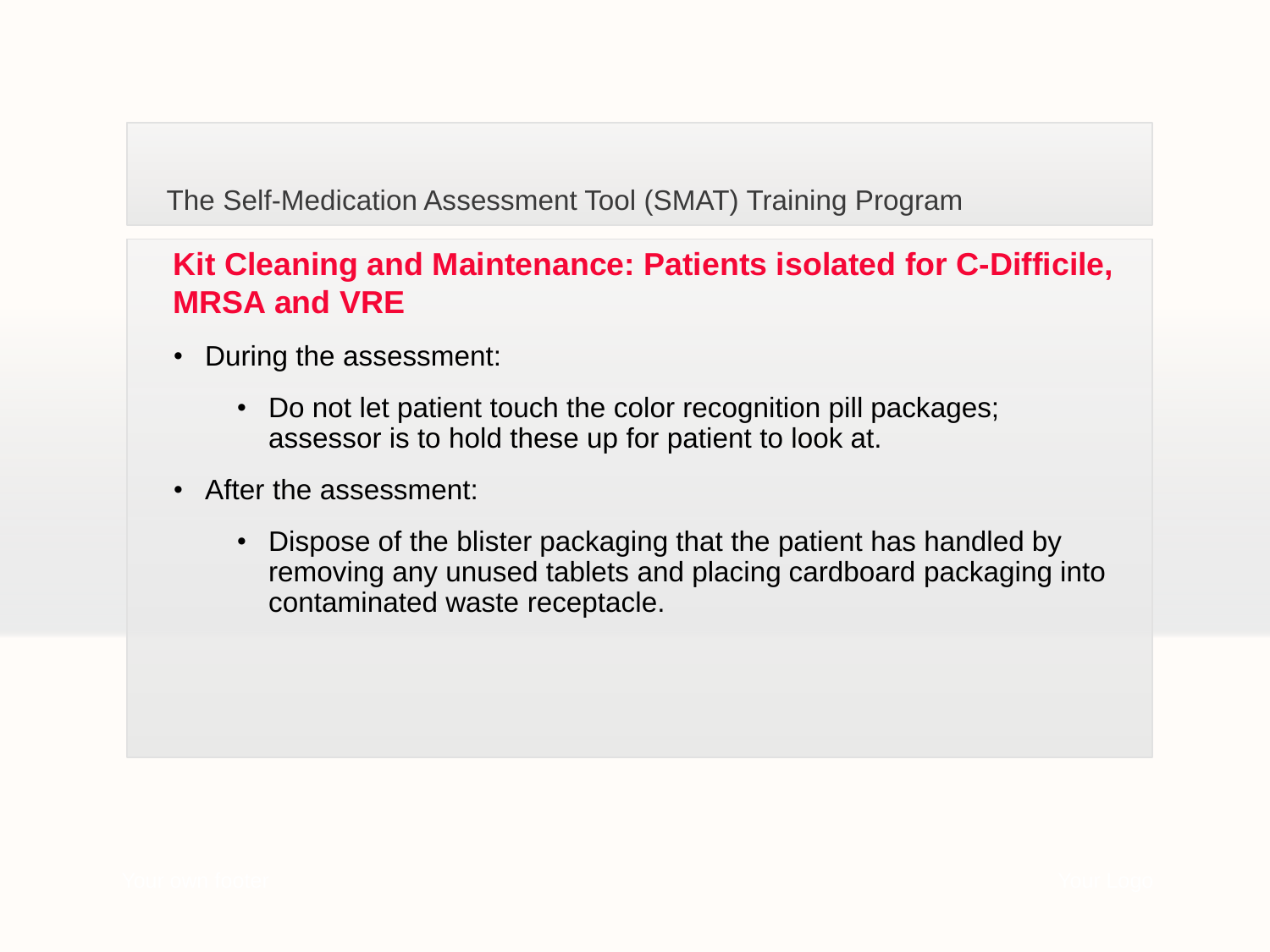- After the assessment:
	- Discard unused tablets handled by patient into container used for waste to be incinerated.
	- Prior to returning dosettes or other pharmacy equipment to SMAT kit, wipe with AccelTB wipes. Pharmacist may wear gloves for this process.
	- Place uncontaminated assessment sheet on isolation cart or in SMAT kit.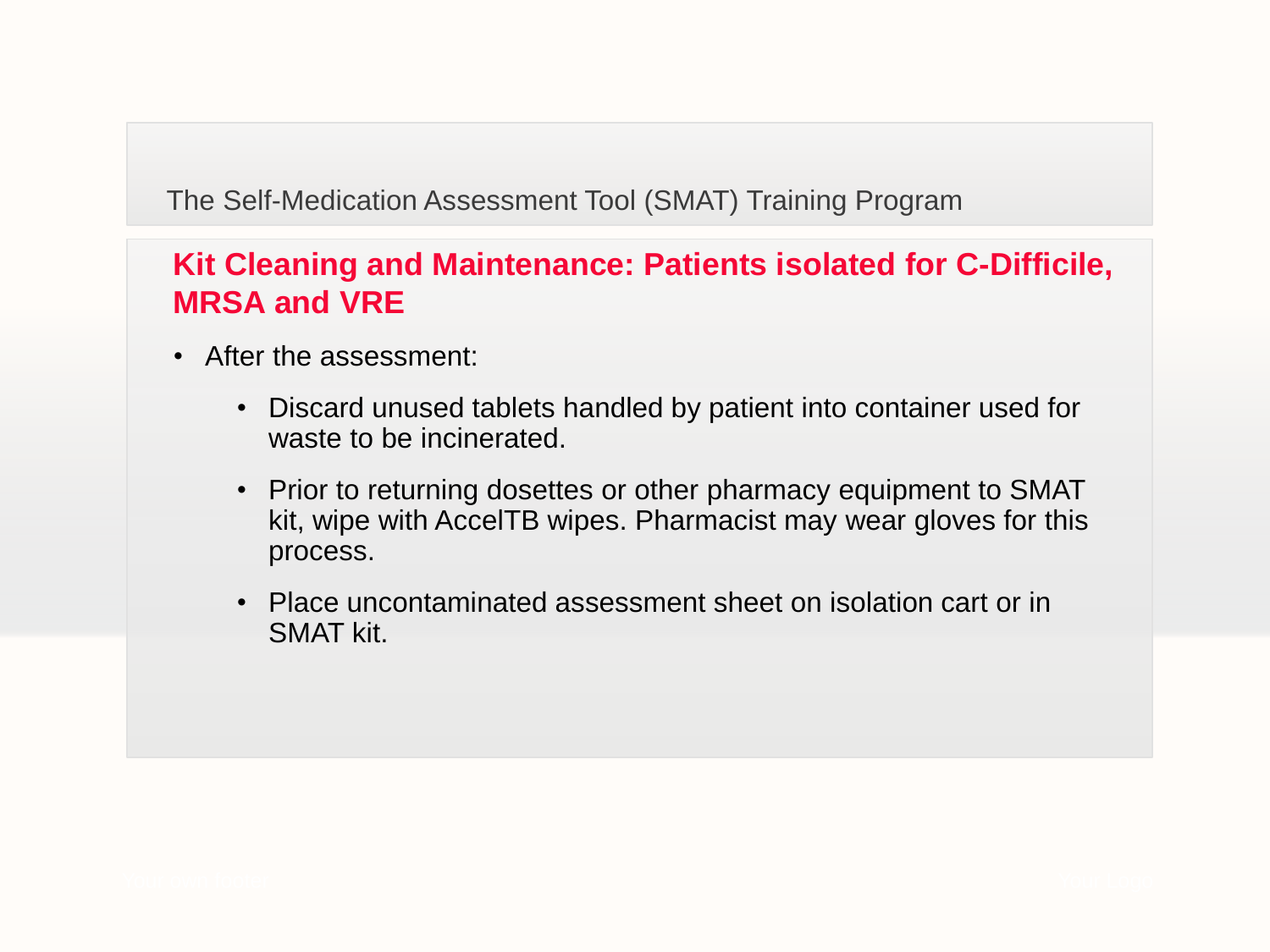- After the assessment:
	- Wipe outside of SMAT kit and place on isolation cart without contaminating environment.
	- Remove gown (gloves if worn) and exit room, thoroughly cleaning hands with alcohol hand rinse.